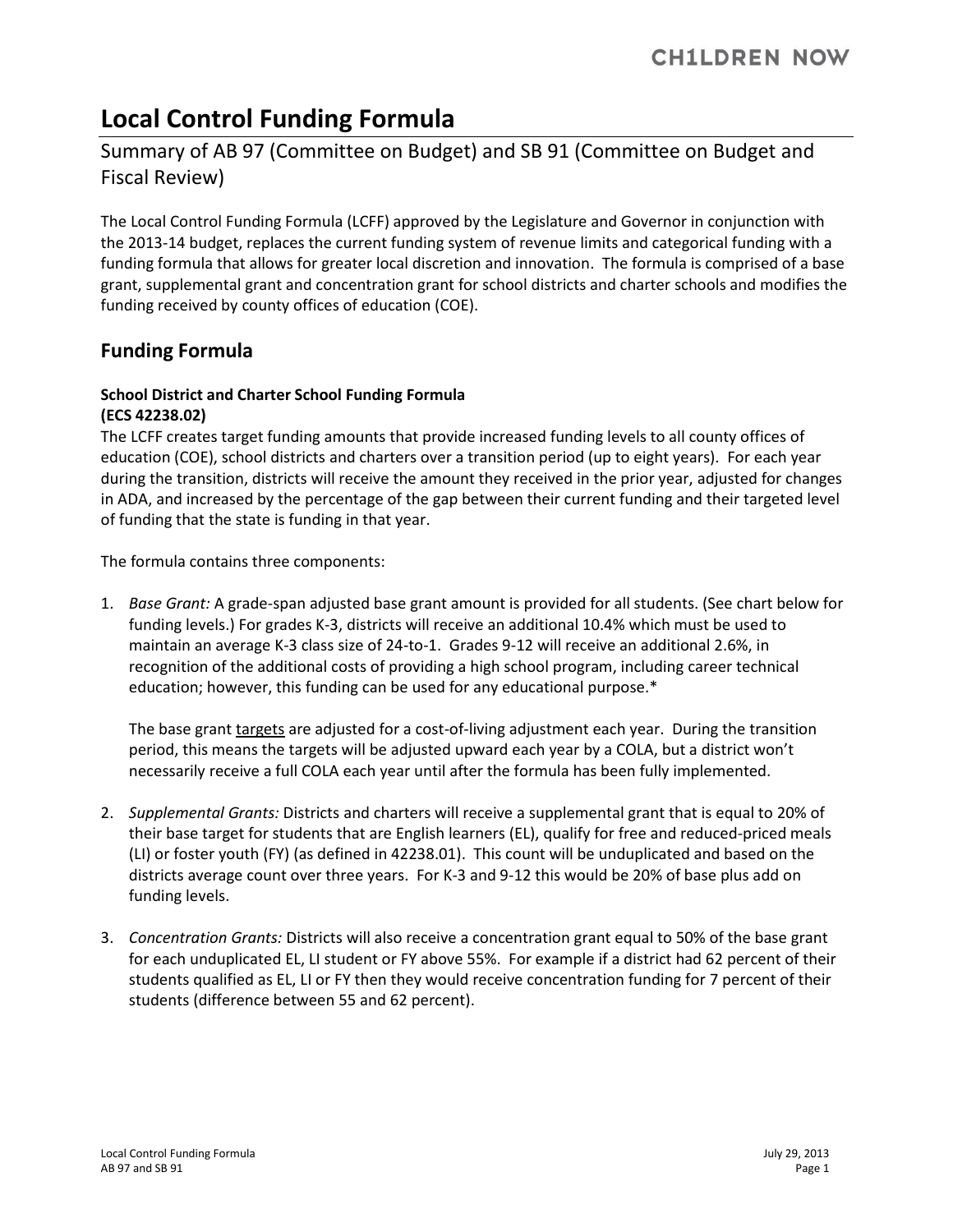#### **Funding Targets –adjusted for COLA each year**

| Grade<br><b>Spans</b> | <b>Base Grant</b> | K-3 (10.4%) and<br>9-12 (2.6%) add-ons | <b>Supplemental Grant</b><br>(20 %) | <b>Concentration Grant</b><br>(50% more for<br>students above 55%) |
|-----------------------|-------------------|----------------------------------------|-------------------------------------|--------------------------------------------------------------------|
| $K - 3$               | \$6,845           | \$711.88                               | \$1,511                             | \$3,788.44                                                         |
| $4 - 6$               | \$6,947           |                                        | \$1,389                             | \$3,473.50                                                         |
| $7 - 8$               | \$7,154           |                                        | \$1,431                             | \$3,577.00                                                         |
| $9 - 12$              | \$8,289           | \$215.51                               | \$1,701                             | \$4,252.26                                                         |

Additionally, two programs are treated as add-ons to districts LCFF funding levels: Targeted Instructional Improvement Grant (TIIG) and Home-to-School Transportation. Districts will continue to receive the same funding for each as they received in 2012-13; not adjusted for COLA. Districts may spend their TIIG dollars for any purpose. For transportation there is a maintenance of effort requirement that means districts must continue provide the same level of funding for transportation as they did in 2012-13.

Key programs that remain outside of the LCFF include:

- Federal funding,  $\bullet$
- Special Education,
- After School,  $\bullet$
- Child Nutrition (meal program),
- Quality Investment and Improvement Act (QEIA), and  $\bullet$
- Foster Youth Services  $\bullet$

\*Note about K-3 class size reduction and ROCPs: AB 97 specifies that class sizes for K-3 must be an average of 24-to-1 across the schoolsite. This is different than the current K-3 CSR program which doesn't allow for averaging across sites and requires that each class have only 20 students per teacher. During the transition, districts are required to make progress towards decreasing their class sizes to 24 to 1, with specified class size levels for each year. Additionally, AB 97 requires that for the next two years (2013-14 and 2014-15) districts spend the same amount for regional occupational centers and programs as they did in 2012-13.

#### **County Office of Education Funding Formula (ECS 2574)**

LCFF replaces the existing funding model for COEs with a two-part formula based on the cost of providing regional services and alternative education.

- 1. Provides that the regional services component of the COE funding formula consist of the following:
	- a. A base operations grant of \$655,920 per county,
	- b. \$109,320 for each school district in the county and
	- c. An additional \$70 per ADA in the counties with up to 30,000 ADA; \$60 per ADA for counties with ADA between 30,000 and 60,000; \$50 per ADA in counties with ADA between 60,000 and 140,000; and \$40 per ADA in counties with ADA above 140,000.
- 2. Provides that the alternative education component of the COE funding formula include:
	- a. An unspecified base grant, per eligible pupil, equal to the sum of the 2012-13 per-pupil undeficited statewide average juvenile court school base revenue limit (eligible pupils are incarcerated, on probation, probation-referred or mandatorily expelled) and
	- b. A supplemental grant of 35% for unduplicated pupils who are EL, LI or FY.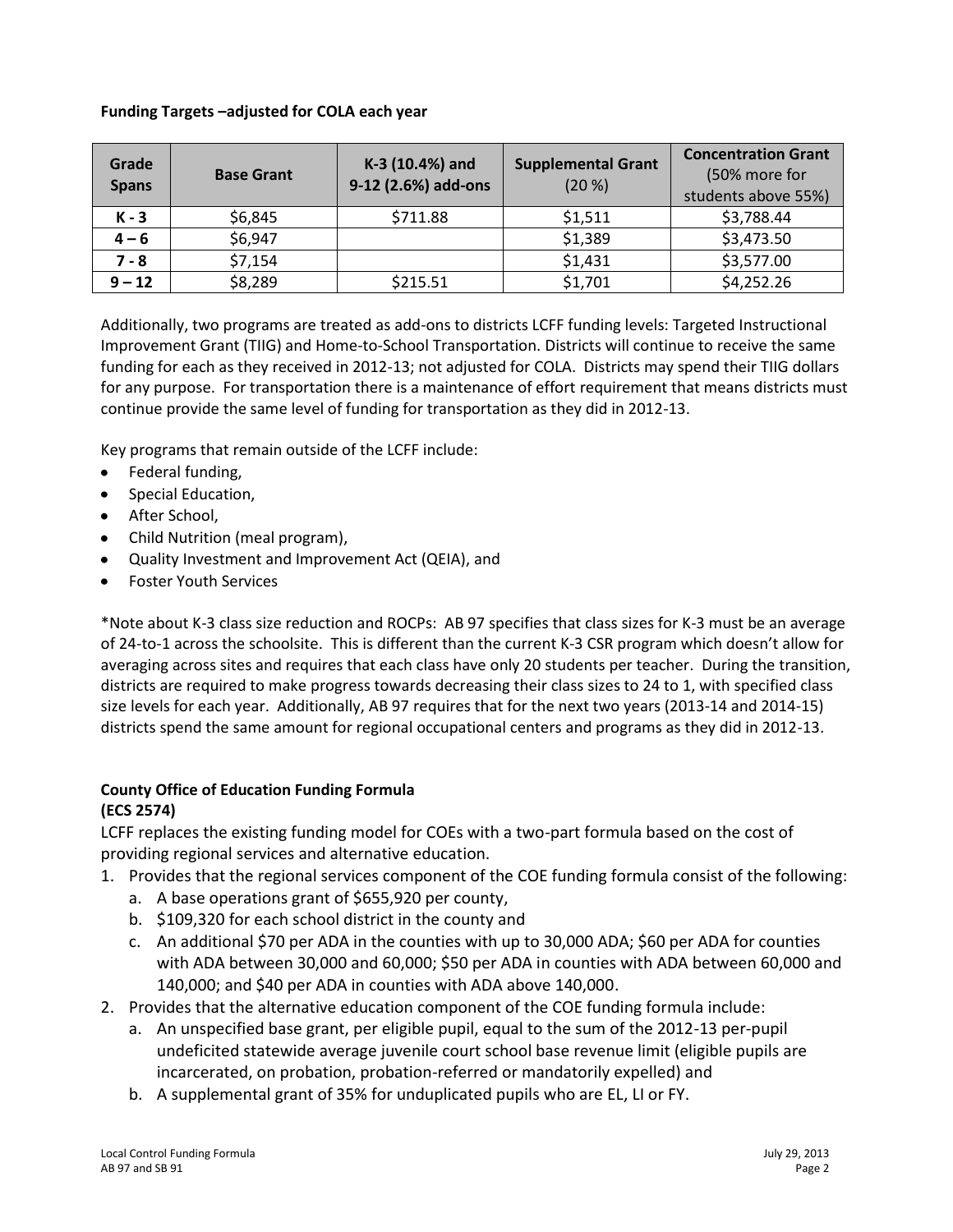#### **Economic Recovery Target (ECS 42238.025)**

AB 97 establishes an Economic Recovery Target (ERT) for each LEA, which is intended to ensure that at full implementation of LCFF all district funding levels will be at least the same as what the received in 2007-08. The ERT will be computed by the SPI and equal to the sum of the following:

- 1. The districts 2012-13 undeficited revenue limit or the charter school's undeficited general purpose funding (2007-08 funding plus accumulated COLAs) and
- 2. All categorical funding in 2007-08 (before the 20 percent reduction applied to Tier 2 and 3 categoricals).

Districts whose LCFF funding target rate is less than their ERT will receive one-eighth of the difference during each year of the transition.

# **Fiscal Assurances**

# **Spending Requirements**

#### **(ECS 42238.07)**

By January 31, 2014, the SBE must adopt regulations regarding how LEAs must allocate their supplemental and concentration grant funding. The regulations must include, but are not limited to, provisions that:

- 1. Require LEAs to increase or improve services for unduplicated students in proportion to the increase in funding allocated for supplemental and concentration funding and
- 2. Authorize an LEA to use supplemental and concentration funding for schoolwide or districtwide purposes that is no more restrictive than Title I, which means supplemental and concentration funding can be used for schoolwide efforts if 40 percent or more of the students at the school are EL, LI or FY. Because there are not similar federal restricts on districtwide efforts, it is uncertain what restricts will apply to such efforts.

### **Audits**

### **(ECS 14501)**

Ensuring that districts allocated their resources in compliance with their LCAP will be one element of their annual compliance audit.

# **Accountability**

#### **Local Control Accountability Plan – July 1, 2014 forward (ECS 52060)**

Districts must develop a Local Control Accountability Plan (LCAP) for up to three years, to be updated annually. They must be based on the template adopted by the SBE and include a description of state and local priorities for the school districts and each school site. The plan must include:

- Annual goals for students identified as a subgroup (30 or more or 15 for FY) on the state priorities and  $\bullet$
- The specific action the district will take during each year of the LCAP to achieve of the goals specified in  $\bullet$ the plan.

The following are the enumerated state priorities:

- 1. The degree to which the teachers in the district are fully credentialed.
- 2. Implementation of the content standards, including English language development.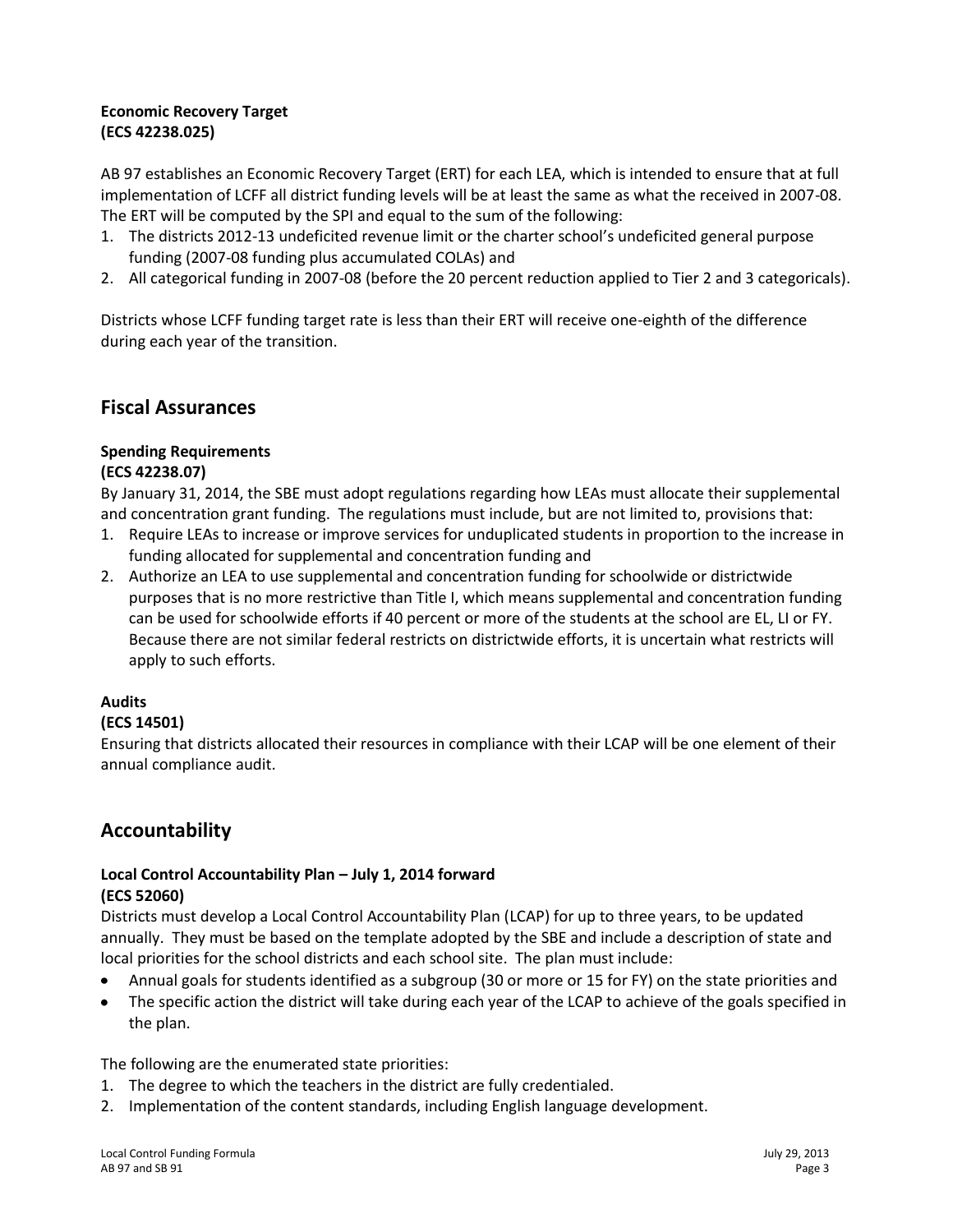- 3. Parental involvement, including efforts of the district to seek parent input in making decisions for the school district and each school site, including how the district will promote parental participation in in programs for unduplicated students and special education students.
- 4. Student achievement as measured by state assessments:
	- a. Academic Performance Index (API).
	- b. Percentage of students who have successfully completed A-G and CTE courses.
	- c. Percentage of ELs who make progress towards proficiency on CELDT.
	- d. EL reclassification rate.
	- e. Percentage of students who have passed an AP exam with 3 or higher.
	- f. Percentage of students who participate and demonstrate college preparedness per the Early Assessment Program (EAP).
- 5. Pupil engagement as measured by:
	- a. School attendance rates,
	- b. Chronic absenteeism rates,
	- c. Middle school dropout rates, and
	- d. High school dropout rates.
- 6. School climate as measured by:
	- a. Suspension rates,
	- b. Expulsion rates and
	- c. Other local measures, including surveys of students, parents and teachers on the sense of school safety and school connectedness.
- 7. Extent students have access to or are enrolled in broad course of study that includes mathematics, English, social studies, science, VPA, health, PE, foreign language, applied arts and CTE.
- 8. Student outcomes, if available, in the subjects in number 7.

District may identify local priorities, goals in regards to the local priorities and the method for measuring the districts progress toward achieving these goals.

The data included in the plan must be reported consistent with the School Accountability Report Card (SARC). The development of the plan must also include a consultation with teachers, principals, administrators, other school personnel, parents and students.

# **Annual update – July 1, 2015 forward**

#### **(ECS 52061)**

A district must review and update their plan annually and it must be based on the template adopted by the State Board of Education (SBE) and include the following:

- 1. Review of any changes in the applicability of the goals for student growth.
- 2. Review the progress toward the goals in the existing plan, an assessment of the effectives of the plan toward achieving the goals and a description of the changes to the specific actions the district will make as a result of the review and assessment.
- 3. A listing and description of the expenditures for the fiscal year implementing the specific action included in the plan based on a review of changes in the applicability of student growth.
- 4. A listing and description of the expenditures for the fiscal year that will serve the students to whom one or more of the definitions apply and the student is designated as fluent English proficient.

The expenditures identified in the updated plan shall be classified using the school accounting manual (41010). For 2015-16 budget year, districts must revise the plan based on needed changes in growth on indicators and include a list and description of expenditures that will serve EL, LI and FY. The update must also include the resources spent on EL, LI and FY.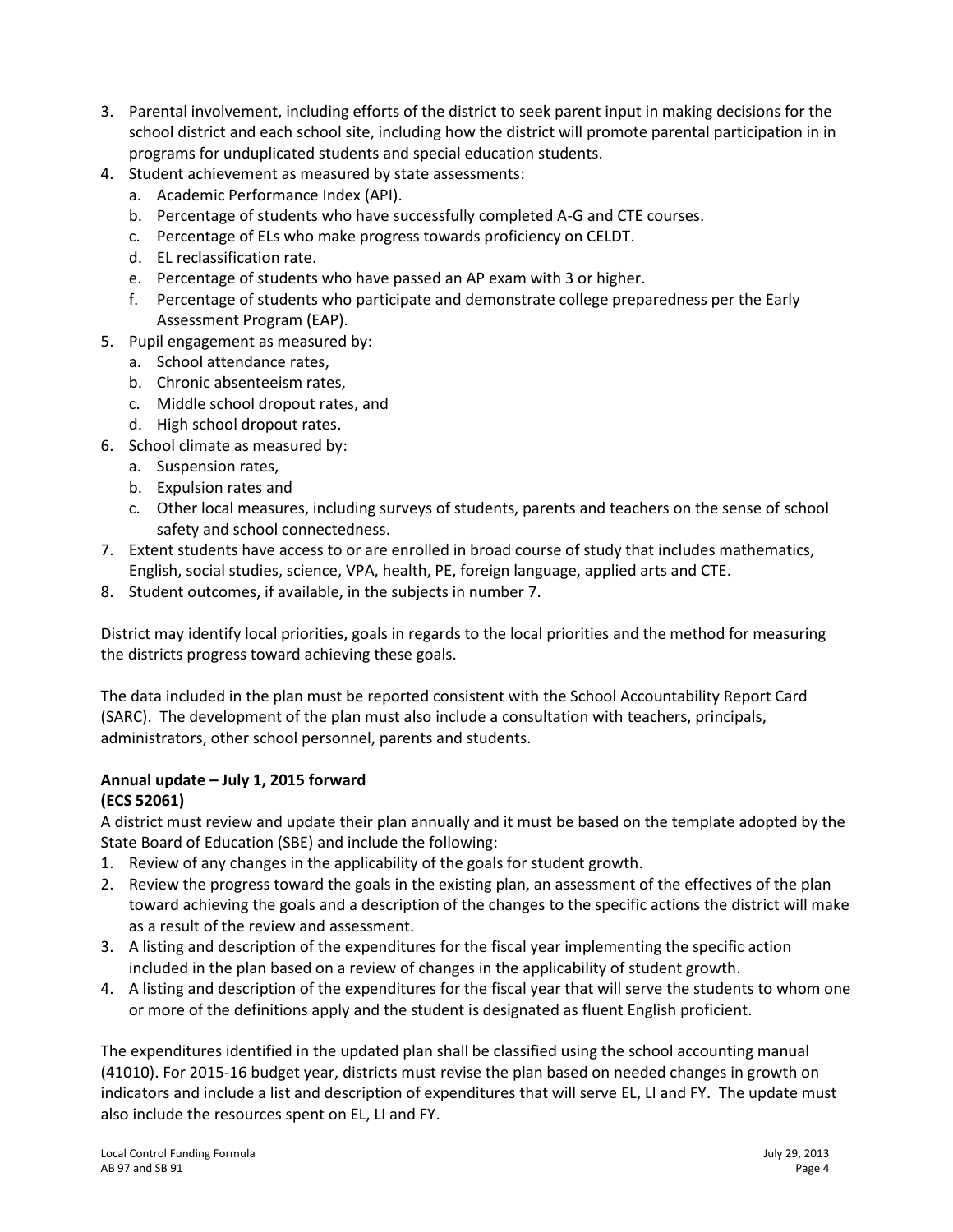#### **Parent and Community Engagement (ECS 52062 and 52063)**

Before the board adopts the LCAP or annual budget they must ensure all of the following occur:

- 1. The superintendent has presented the LCAP to the parent advisory committee
	- a. All districts must establish parent advisory committees that include parents or legal guardians of EL, LI or FY to provide advice to the board and the school district regarding the requirements of the LCAP.
	- b. A district isn't required to establish a new committee if one currently exists, including committees established under NCLB.
- 2. The superintendent has presented the LCAP to the applicable EL parent advisory committee for review and comment and must respond in writing to the comments received.
	- a. An English learner advisory committee must be established if the district has at least 15% EL and enrolls at least 50 ELs. May utilize existing EL advisory committees.
- 3. The superintendent has notified members of the public of the opportunity to submit written comments regarding the specific action and expenditures proposed to be included in the LCAP.
	- a. This notification must occur utilizing the most efficient method of notification, but doesn't require the district to print or mail notices.
- 4. The superintendent has reviewed school plans submitted as part of the single plan for student achievement in the consolidated application (ECS 64001) to ensure the LCAP is consistent with the strategies in those plans.

## *Public hearings*

The governing board must hold at least one public hearing to seek recommendations and comments from members of the public regarding the specific actions and expenditures proposed for the LCAP.

- The agenda for the hearing must be noticed 72 hours before the hearing and must include where the  $\bullet$ plan is available for the public to review.
- The hearing must be held at the same hearing as the one discussing the proposed budget.

The board must adopt the plan at a subsequent public hearing when they also adopt the district budget.

### *Mid-Year Revisions to the LCAP*

The board may adopt revisions to their LCAP, but must follow the same steps as they took when they originally adopted it.

## **Adoption of the Template by the SBE – March 2014 (ECS 52064)**

The SBE must adopt templates for use by districts, counties and charter schools to meet the plan adoption requirements by March 31, 2014.

- The template must allow an LEA to complete a single plan to meet the requirements of both their LCAP  $\bullet$ and single plan for student achievement required by NCLB. And the SBE must take steps to minimize duplication of efforts to the extent possible.
- If possible, the template adopted for use by county superintendents must allow them to develop a single plan that includes the requirements for providing services to expelled students (ECS 48926).
- The SBE must follow the administrative procedures act and may adopt emergency regulations for  $\bullet$ purposes of adopting a template.
- Any revisions to the template or evaluation rubric must be done by January 31 for the next fiscal year.
- The adoption of the template by the SBE doesn't require LEAs to submit their plans to the SBE and the SPI cannot require a district or charter submit one to them.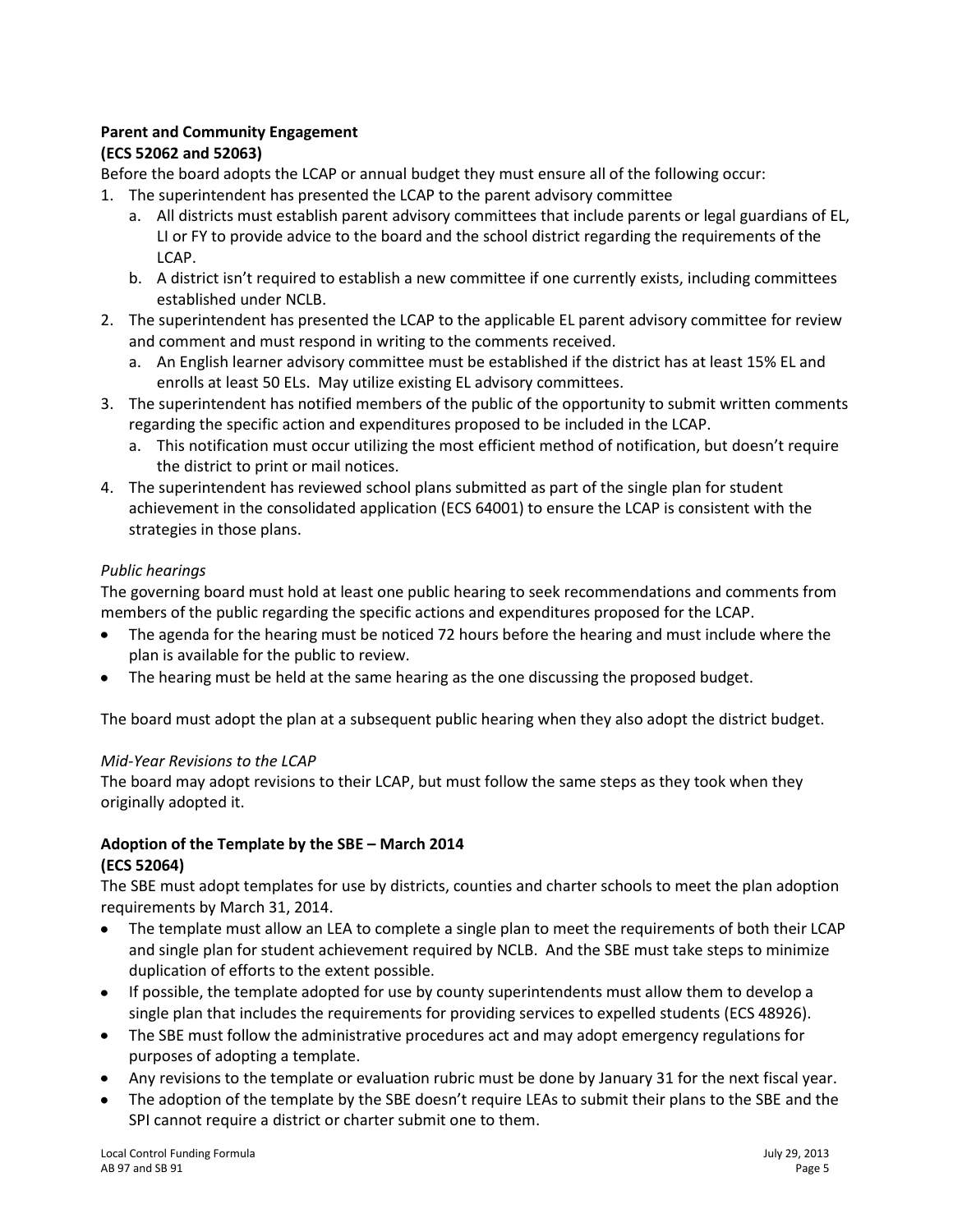The SBE may authorize a school district or charter to submit to the SBE only the sections of the plan required by federal law.

## **Adoption of the Evaluation Rubric by the SBE – October 2015 (ECS 52064.5)**

The SBE must adopt an evaluation rubric by October 1, 2015 to:

- 1. Assist LEAs in evaluating its strengths, weaknesses and areas that require improvement.
- 2. Assist the county superintendent in identifying school districts and charters in need of technical assistance if the county has not approved the LCAP (ECS 52071) or a charter school has not met their growth indicators (47607.3).
- 3. Assist the SPI in identifying districts that warrant intervention (ECS 52072).

The rubric must reflect a holistic, multidimensional assessment of the school district and individual school site performance and must include the state priorities identified in the plan. The SBE must also adopt standards for districts and school site performance and expectations for improvement regarding each of the state priorities.

#### **Internet posting of LCAPs and updates (ECS 52065)**

District superintendents must post the plan on the district's website, counties must post the plans for all districts in their county on their website and the SPI must post links to all plans on its website.

# **County office of education LCAPs**

### **(ECS 52066)**

The procedures for the development and adoption of LCAPs for county offices of education are very closely aligned. In addition to the state priorities identified for school districts, counties must also address how they will coordinate the instruction of expelled students and how they will coordinate services for FY. For FY this includes:

- 1. Working with the county child welfare agency to minimize changes in school placement.
- 2. Providing education-related information to the county child welfare agency to assist in the delivery of services including educational status and progress information required for court reports.
- 3. Responding to requests from the juvenile court for information and working with the court to ensure the delivery and coordination of necessary educational services.
- 4. Establishing a mechanism for the efficient expeditious transfer of health and education records and the health and education passport.

# **LCAP Timeline**

### **(ECS 52070)**

The timeline for reviewing LCAPs is as follows:

- Five days after adopting an LCAP or update, the district must file the plan with the county  $\bullet$ superintendent.
- By August 15, the county superintendent may seek clarification in writing from the district about the  $\bullet$ contents of the LCAP.
- Within 15 days the district must respond in writing to the clarification requests.
- Within 15 days after receiving the response from the district the county may submit written recommendations for amendments to the district LCA.
- Within 15 days of receiving the recommendations, the governing board must consider them at public  $\bullet$ meeting.
- By October 8, the county superintendent must approve a district LCAP if they find both of the following: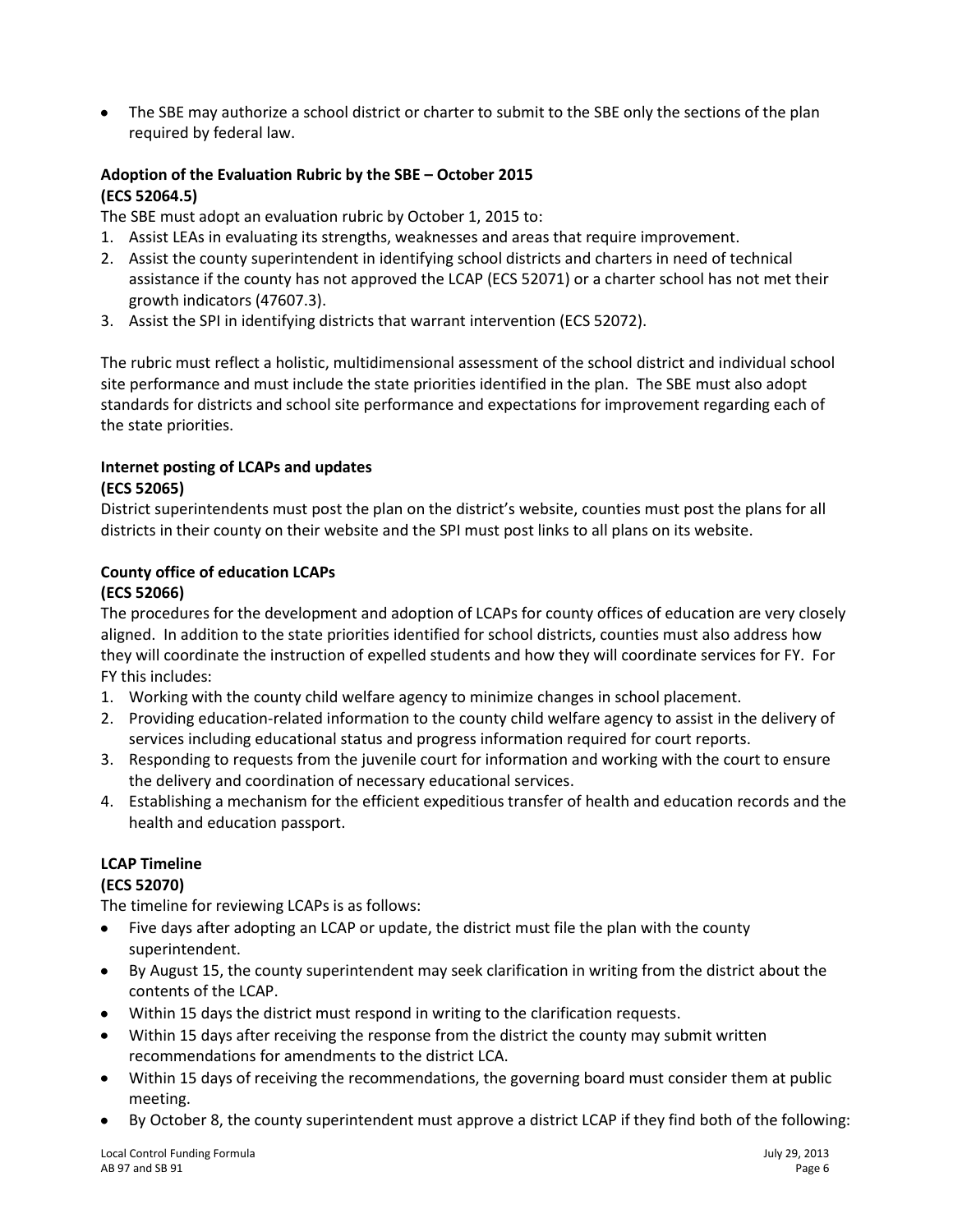- 1. The plan adheres to the template and
- 2. The budget for the applicable year includes the expenditures sufficient to implement the specific actions and strategies included in the plan, based on the projections of costs in the plan.

If there is only one school district in the county then the county superintendent must designate another county superintendent to review and approve the district plan.

#### **LCAP Timeline for Counties**

(ECS 52070.5)

Follows the same timeline as for districts, but with submission to and review by the SPI.

# **Denial of District LCAP or Technical Assistance**

#### **(ECS 52071)**

If a county superintendent doesn't approve a district plan or if the district requests technical assistance, the county superintendent must provide technical assistance, including:

- 1. Identification of the district's strengths and weaknesses in regard to the state priorities. This shall be provided in writing to the district and must include a review of effective, evidence-based programs that apply to the district's goals.
- 2. Assignment of an academic expert or team of experts to assist the district in identifying and implementing effective programs that are designed to improve the outcomes for all student subgroups. The county superintendent may also solicit another district within the county to act as a partner to the district.
- 3. Request that the SPI assign the California Collaborative for Educational Excellence to provide advice and assistance to the district. More on the Collaborative below.

Using the evaluation rubric the county superintendent shall provide the technical assistance described to any district that fails to improve student achievement across more than one state priority for more than one subgroup. Districts requesting the technical assistance must pay for it.

### **Denial of County LCAP or Technical Assistance**

### **(ECS 52071.5)**

Follows the same process as for districts, but with intervention by the SPI.

#### **Interventions for Districts and County Offices (ECS 52072 and 52072.5)**

The SPI with the approval of the SBE may identify districts in need of interventions, if the district meets both of the following:

- 1. The district did not improve student outcomes for three or more subgroups for one state or local priority in three out of four consecutive years
	- a. For districts with less than three subgroups, this applies to all their subgroups.
- 2. The Collaborative has provided advice and assistance to the district and submits either of the following findings:
	- a. The district failed to or is unable to implement the Collaborative's recommendations or
	- b. The inadequate performance of the district is either so persistence or acute as to require the SPI's intervention.

For districts that meet these criteria the SPI with the approval of the SBE may:

1. Make changes to the LCAP.